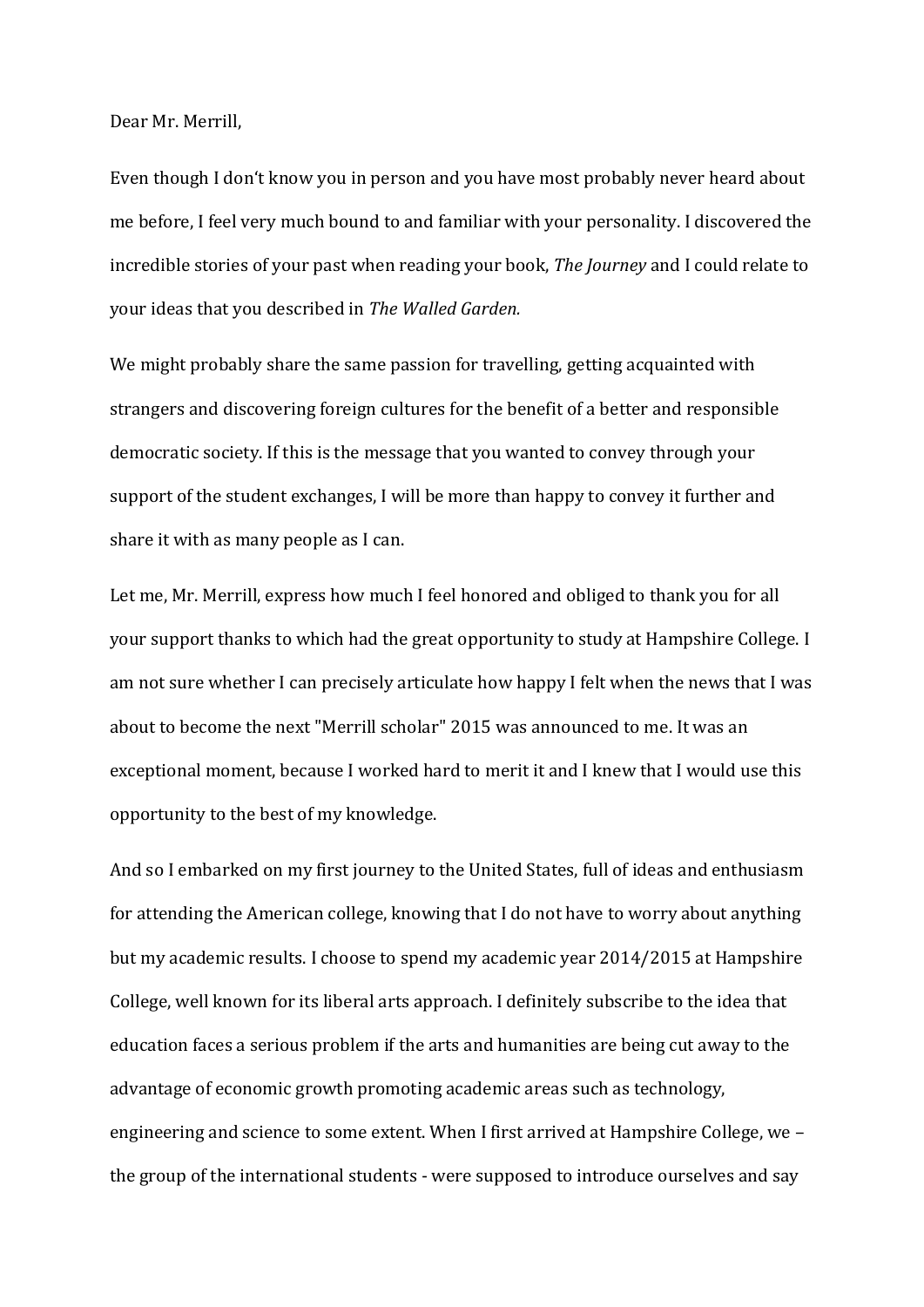what brought us to the Hampshire College. One of my friends, from Pakistan, said that the Liberal Arts College was his natural choice because here he did not have to feel ashamed for studying music and piano, whereas in Pakistan he would not count for a lot unless he was willing to become a doctor, an engineer or a lawyer.

From my personal experience, the educational system in Europe challenges the opportunity to get educated in the configurations of disciplines of arts, humanities and natural and social sciences at the same time. Those diverse disciplines are not treated equally and many people think that literature does not complement science and vice versa. The opposite is true, moreover the humanities and arts cultivate students so that they can become more sophisticated critical thinkers, seeing issues from different perspectives and through the lens of many types of susceptibility.

Languages being my passion, I have recently obtained my BA degree in French and English Philology. Thanks to my extracurricular work in various environment-protection oriented NGOs, organizations struggling for human rights and extensive travelling, I came to know that languages are not my goal but a tool, or a key opening up space to various possibilities. And so I wanted to build up on my interests and study how I can contribute to the sustainable global development. At Hampshire College, I had this amazing opportunity to study economic development, environmental human rights together with literature and Hindi. This is what Hampshire provided me with and what I have enthusiastically accepted as a challenge to benefit from the variety of classes in the Liberal Arts College.

After finishing my year at the Hampshire College, I will continue in my dream of becoming an interpreter and I will never cease to gain from this academic experience